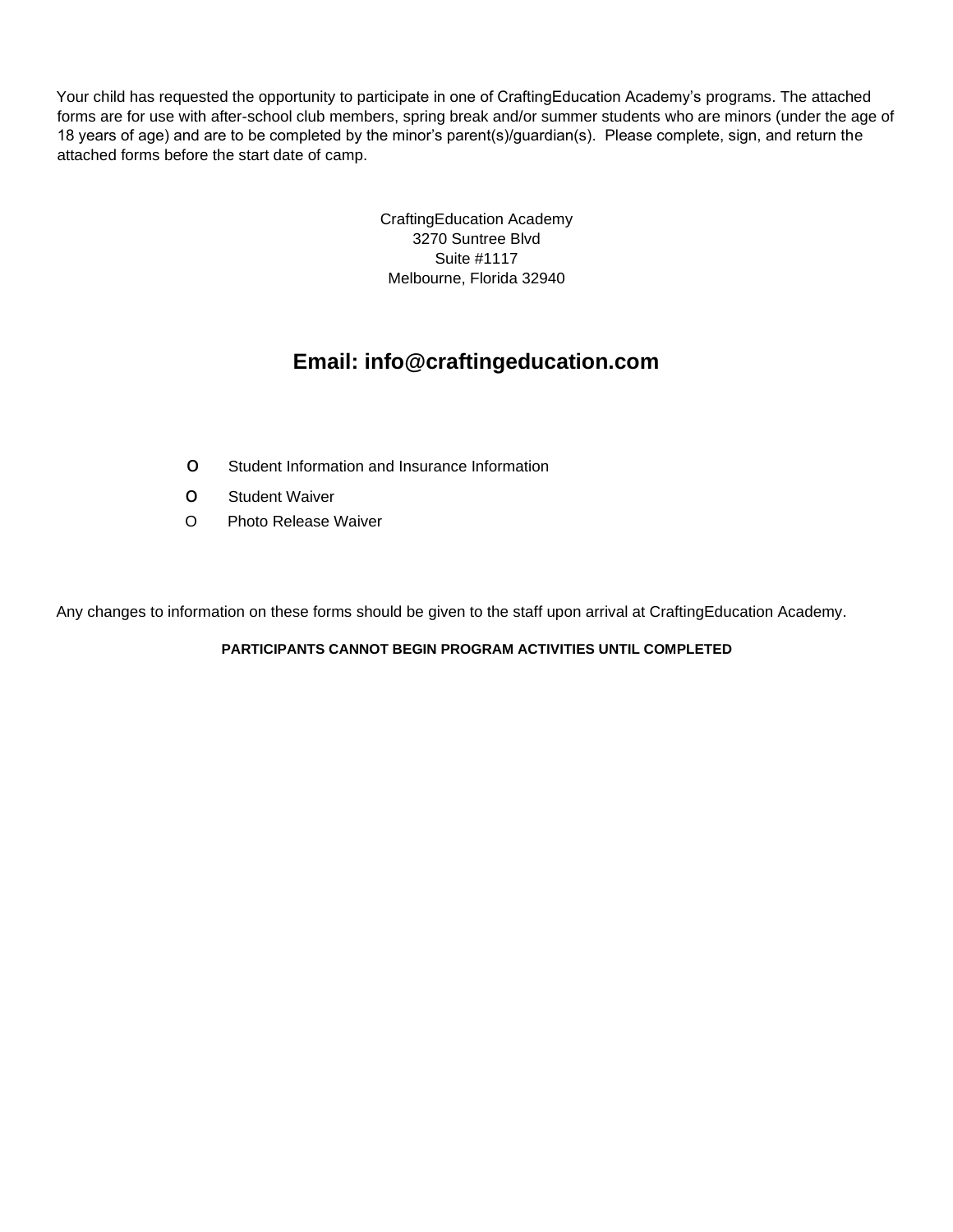## **Student Information (Completed by PARENT/Guardian)**

| Last Name (Child)                                                                                                                                                    | First                                                                                                                         |              |                         |
|----------------------------------------------------------------------------------------------------------------------------------------------------------------------|-------------------------------------------------------------------------------------------------------------------------------|--------------|-------------------------|
| Birth date                                                                                                                                                           | Age                                                                                                                           |              | M/F                     |
| Home address                                                                                                                                                         | City                                                                                                                          | <b>State</b> | Zip                     |
| Custodial Parent/Guardian                                                                                                                                            | Phone                                                                                                                         | Email        |                         |
| Second Parent/Guardian or Emergency Contact                                                                                                                          | Phone                                                                                                                         | Email        |                         |
| Emergency Contact (If Above Not Available)                                                                                                                           | Phone                                                                                                                         |              | Relationship to Student |
| Name of family physician                                                                                                                                             | <u>Example 2001</u> Location <b>Container Container Container Container Container Container Container Container Container</b> |              |                         |
| Phone                                                                                                                                                                |                                                                                                                               |              |                         |
| Does the student have any of the following? If so, please explain in the space provided.                                                                             |                                                                                                                               |              |                         |
| Allergies (including food, nuts, insect stings, hay fever, asthma, penicillin or other drugs, animal hair/fur etc.)                                                  |                                                                                                                               |              |                         |
| Diseases (Hepatitis, Measles, heart disease/defect, epilepsy, diabetes etc.)                                                                                         |                                                                                                                               |              |                         |
| Other Conditions (Migraines, nosebleeds, behavioral etc.) that we need to be aware of?                                                                               |                                                                                                                               |              |                         |
| Please note, CraftingEducation will not be held liable for administering medication nor has the<br>ability to do so. CraftingEducation does not offer food or snack. |                                                                                                                               |              |                         |
|                                                                                                                                                                      |                                                                                                                               |              |                         |